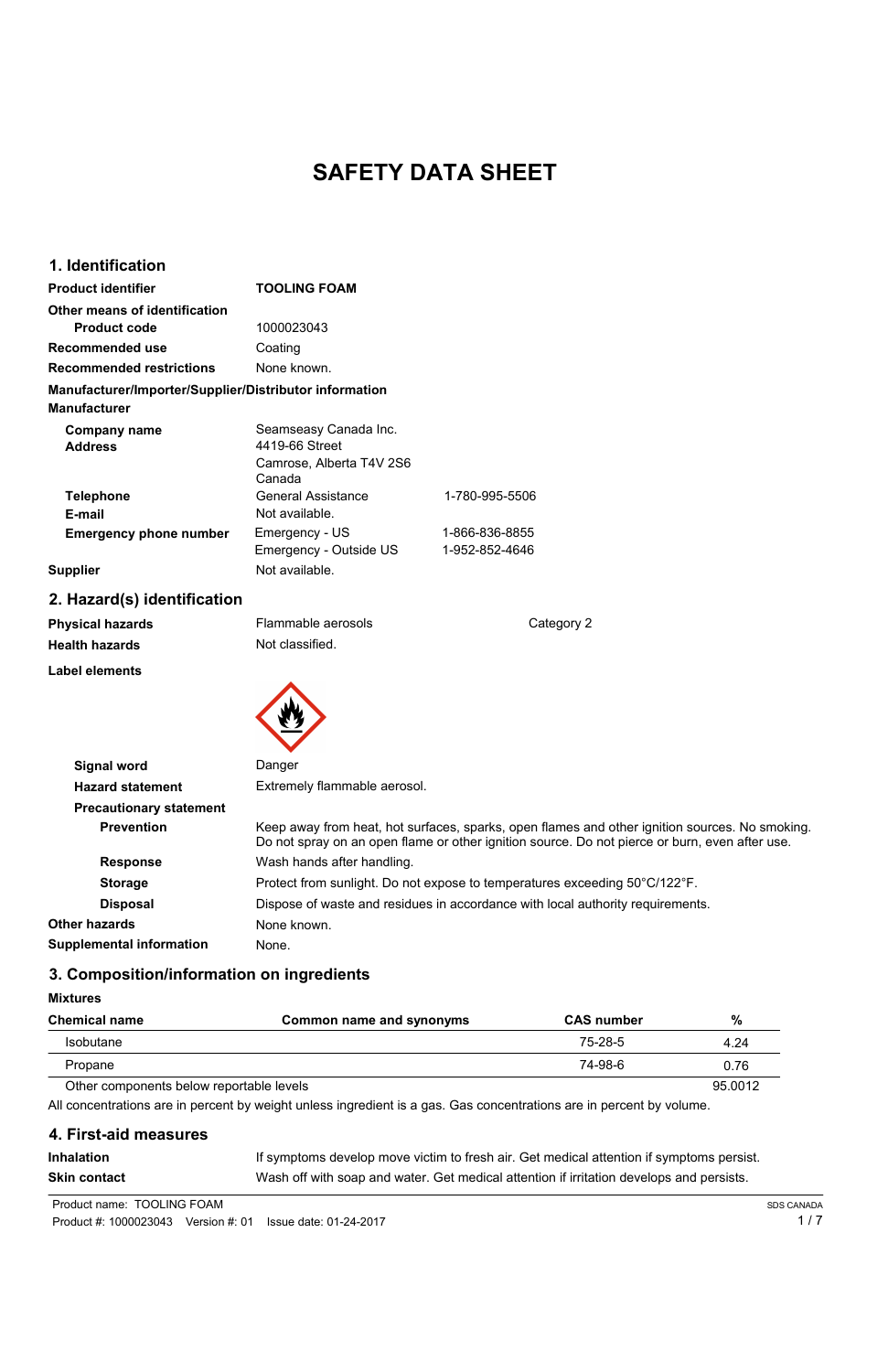| Eye contact                                                                  | Rinse with water. Get medical attention if irritation develops and persists.                                        |  |
|------------------------------------------------------------------------------|---------------------------------------------------------------------------------------------------------------------|--|
| Ingestion                                                                    | Rinse mouth. Get medical attention if symptoms occur.                                                               |  |
| <b>Most important</b><br>symptoms/effects, acute and<br>delayed              | Direct contact with eyes may cause temporary irritation.                                                            |  |
| Indication of immediate<br>medical attention and special<br>treatment needed | Treat symptomatically.                                                                                              |  |
| <b>General information</b>                                                   | Ensure that medical personnel are aware of the material(s) involved, and take precautions to<br>protect themselves. |  |

# **5. Fire-fighting measures**

| Suitable extinguishing media                                     | Not available.                                                                                                                                                                                                                                                                   |
|------------------------------------------------------------------|----------------------------------------------------------------------------------------------------------------------------------------------------------------------------------------------------------------------------------------------------------------------------------|
| Unsuitable extinguishing<br>media                                | Do not use water jet as an extinguisher, as this will spread the fire.                                                                                                                                                                                                           |
| Specific hazards arising from<br>the chemical                    | Contents under pressure. Pressurized container may explode when exposed to heat or flame.<br>During fire, gases hazardous to health may be formed.                                                                                                                               |
| Special protective equipment<br>and precautions for firefighters | Firefighters must use standard protective equipment including flame retardant coat, helmet with<br>face shield, gloves, rubber boots, and in enclosed spaces, SCBA.                                                                                                              |
| <b>Fire fighting</b><br>equipment/instructions                   | Move containers from fire area if you can do so without risk. Containers should be cooled with<br>water to prevent vapor pressure build up. For massive fire in cargo area, use unmanned hose<br>holder or monitor nozzles, if possible. If not, withdraw and let fire burn out. |
| <b>Specific methods</b>                                          | Use standard firefighting procedures and consider the hazards of other involved materials. Move<br>containers from fire area if you can do so without risk. Use water spray to cool unopened<br>containers. In the event of fire and/or explosion do not breathe fumes.          |
| <b>General fire hazards</b>                                      | Extremely flammable aerosol.                                                                                                                                                                                                                                                     |

## **6. Accidental release measures**

| <b>Personal precautions,</b><br>protective equipment and<br>emergency procedures | Keep unnecessary personnel away. Keep people away from and upwind of spill/leak. Wear<br>appropriate protective equipment and clothing during clean-up. Do not touch damaged containers<br>or spilled material unless wearing appropriate protective clothing. Ventilate closed spaces before<br>entering them. Local authorities should be advised if significant spillages cannot be contained. For<br>personal protection, see section 8 of the SDS.                                                                                                                                                                    |
|----------------------------------------------------------------------------------|----------------------------------------------------------------------------------------------------------------------------------------------------------------------------------------------------------------------------------------------------------------------------------------------------------------------------------------------------------------------------------------------------------------------------------------------------------------------------------------------------------------------------------------------------------------------------------------------------------------------------|
| <b>Methods and materials for</b><br>containment and cleaning up                  | Refer to attached safety data sheets and/or instructions for use. Stop leak if you can do so without<br>risk. Move the cylinder to a safe and open area if the leak is irreparable. Isolate area until gas has<br>dispersed. Eliminate all ignition sources (no smoking, flares, sparks, or flames in immediate area).<br>Keep combustibles (wood, paper, oil, etc.) away from spilled material. For waste disposal, see<br>section 13 of the SDS.                                                                                                                                                                         |
| <b>Environmental precautions</b>                                                 | Avoid discharge into drains, water courses or onto the ground.                                                                                                                                                                                                                                                                                                                                                                                                                                                                                                                                                             |
| 7. Handling and storage                                                          |                                                                                                                                                                                                                                                                                                                                                                                                                                                                                                                                                                                                                            |
| <b>Precautions for safe handling</b>                                             | Pressurized container: Do not pierce or burn, even after use. Do not use if spray button is missing<br>or defective. Do not spray on a naked flame or any other incandescent material. Do not smoke<br>while using or until sprayed surface is thoroughly dry. Do not cut, weld, solder, drill, grind, or<br>expose containers to heat, flame, sparks, or other sources of ignition. All equipment used when<br>handling the product must be grounded. Do not re-use empty containers. Use only in<br>well-ventilated areas. Wear appropriate personal protective equipment. Observe good industrial<br>hygiene practices. |

Level 1 Aerosol.

Pressurized container. Protect from sunlight and do not expose to temperatures exceeding 50°C/122 °F. Do not puncture, incinerate or crush. Do not handle or store near an open flame, heat or other sources of ignition. This material can accumulate static charge which may cause spark and become an ignition source. Store away from incompatible materials (see Section 10 of the SDS).

**Conditions for safe storage, including any incompatibilities**

# **8. Exposure controls/personal protection**

**Occupational exposure limits**

| <b>US. ACGIH Threshold Limit Values</b><br><b>Components</b>     | Type        | <b>Value</b> |                   |
|------------------------------------------------------------------|-------------|--------------|-------------------|
| Isobutane (CAS 75-28-5)                                          | <b>STEL</b> | $1000$ ppm   |                   |
| Product name: TOOLING FOAM                                       |             |              | <b>SDS CANADA</b> |
| Product #: 1000023043    Version #: 01    Issue date: 01-24-2017 |             |              | 2/7               |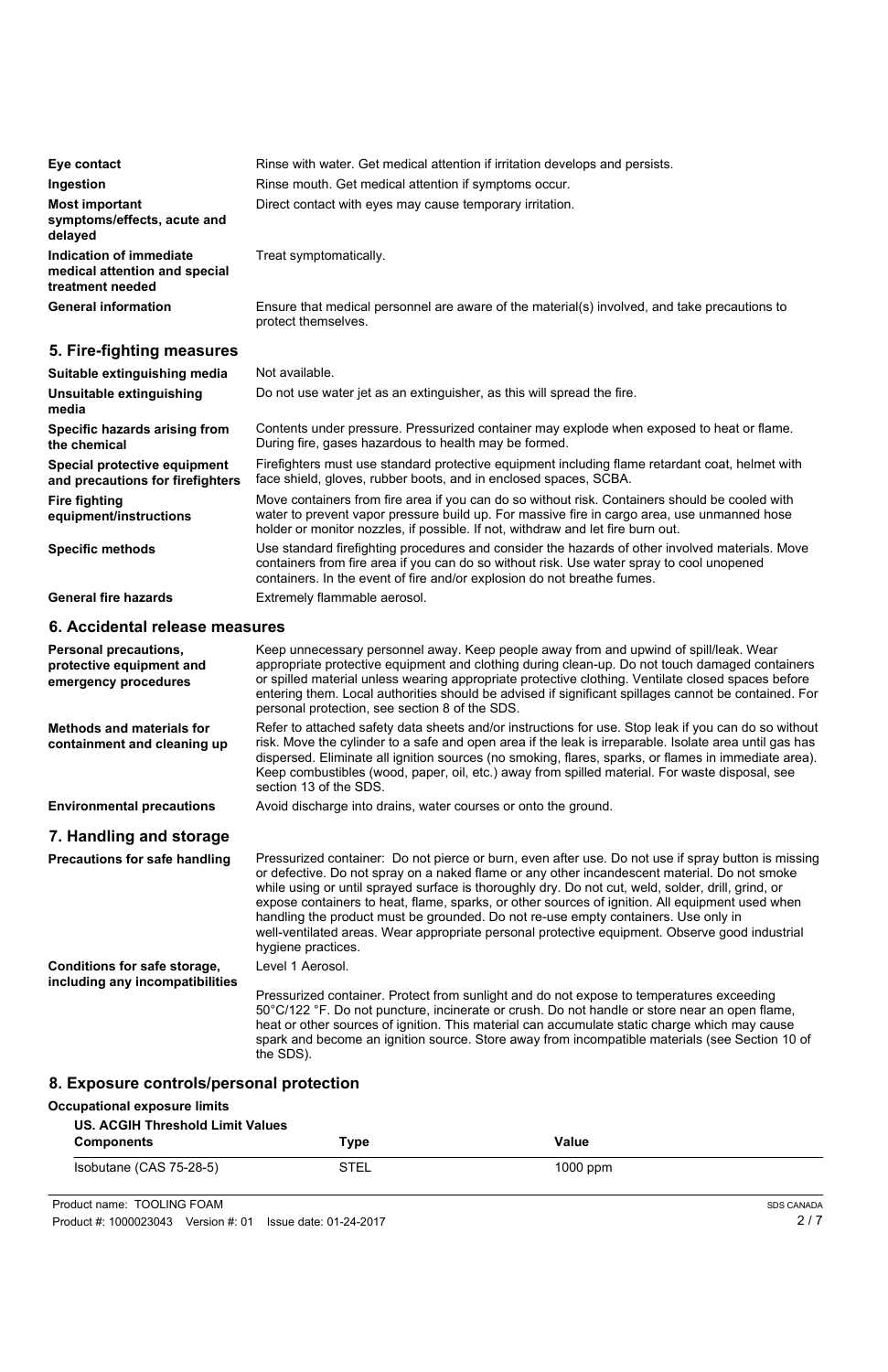| <b>Components</b>                                | Canada. Alberta OELs (Occupational Health & Safety Code, Schedule 1, Table 2)<br><b>Type</b>                                                                                                                                                                                                                                                                                                           | <b>Value</b>                                                                                                                                                                            |
|--------------------------------------------------|--------------------------------------------------------------------------------------------------------------------------------------------------------------------------------------------------------------------------------------------------------------------------------------------------------------------------------------------------------------------------------------------------------|-----------------------------------------------------------------------------------------------------------------------------------------------------------------------------------------|
| Propane (CAS 74-98-6)                            | <b>TWA</b><br>1000 ppm                                                                                                                                                                                                                                                                                                                                                                                 |                                                                                                                                                                                         |
| <b>Components</b>                                | Canada. Manitoba OELs (Reg. 217/2006, The Workplace Safety And Health Act)<br><b>Type</b>                                                                                                                                                                                                                                                                                                              | <b>Value</b>                                                                                                                                                                            |
| Isobutane (CAS 75-28-5)                          | <b>STEL</b><br>1000 ppm                                                                                                                                                                                                                                                                                                                                                                                |                                                                                                                                                                                         |
| <b>Components</b>                                | Canada. Ontario OELs. (Control of Exposure to Biological or Chemical Agents)<br><b>Type</b>                                                                                                                                                                                                                                                                                                            | <b>Value</b>                                                                                                                                                                            |
| Isobutane (CAS 75-28-5)                          | <b>TWA</b>                                                                                                                                                                                                                                                                                                                                                                                             | 800 ppm                                                                                                                                                                                 |
| <b>Components</b>                                | <b>Type</b>                                                                                                                                                                                                                                                                                                                                                                                            | Canada. Quebec OELs. (Ministry of Labor - Regulation Respecting the Quality of the Work Environment)<br><b>Value</b>                                                                    |
| Propane (CAS 74-98-6)                            | <b>TWA</b>                                                                                                                                                                                                                                                                                                                                                                                             | 1800 mg/m3<br>1000 ppm                                                                                                                                                                  |
| <b>Biological limit values</b>                   | No biological exposure limits noted for the ingredient(s).                                                                                                                                                                                                                                                                                                                                             |                                                                                                                                                                                         |
| Appropriate engineering<br>controls              | Good general ventilation (typically 10 air changes per hour) should be used. Ventilation rates<br>should be matched to conditions. If applicable, use process enclosures, local exhaust ventilation,<br>or other engineering controls to maintain airborne levels below recommended exposure limits. If<br>exposure limits have not been established, maintain airborne levels to an acceptable level. |                                                                                                                                                                                         |
|                                                  | Individual protection measures, such as personal protective equipment                                                                                                                                                                                                                                                                                                                                  |                                                                                                                                                                                         |
| <b>Eye/face protection</b>                       | Wear safety glasses with side shields (or goggles).                                                                                                                                                                                                                                                                                                                                                    |                                                                                                                                                                                         |
| <b>Skin protection</b><br><b>Hand protection</b> | supplier.                                                                                                                                                                                                                                                                                                                                                                                              | Wear appropriate chemical resistant gloves. Suitable gloves can be recommended by the glove                                                                                             |
| <b>Other</b>                                     | Wear suitable protective clothing.                                                                                                                                                                                                                                                                                                                                                                     |                                                                                                                                                                                         |
| <b>Respiratory protection</b>                    | If permissible levels are exceeded use NIOSH mechanical filter / organic vapor cartridge or an<br>air-supplied respirator.                                                                                                                                                                                                                                                                             |                                                                                                                                                                                         |
| <b>Thermal hazards</b>                           | Wear appropriate thermal protective clothing, when necessary.                                                                                                                                                                                                                                                                                                                                          |                                                                                                                                                                                         |
| <b>General hygiene</b><br>considerations         | clothing and protective equipment to remove contaminants.                                                                                                                                                                                                                                                                                                                                              | When using do not smoke. Always observe good personal hygiene measures, such as washing<br>after handling the material and before eating, drinking, and/or smoking. Routinely wash work |

#### **9. Physical and chemical properties**

| Appearance                                   |                                          |                   |
|----------------------------------------------|------------------------------------------|-------------------|
| <b>Physical state</b>                        | Gas.                                     |                   |
| <b>Form</b>                                  | Aerosol.                                 |                   |
| Color                                        | Not available.                           |                   |
| Odor                                         | Not available.                           |                   |
| <b>Odor threshold</b>                        | Not available.                           |                   |
| рH                                           | Not available.                           |                   |
| <b>Melting point/freezing point</b>          | Not available.                           |                   |
| Initial boiling point and boiling<br>range   | 201.53 °F (94.18 °C) estimated           |                   |
| <b>Flash point</b>                           | -99.4 °F (-73.0 °C) Propellant estimated |                   |
| <b>Evaporation rate</b>                      | Not available.                           |                   |
| <b>Flammability (solid, gas)</b>             | Not available.                           |                   |
| Upper/lower flammability or explosive limits |                                          |                   |
| <b>Flammability limit - lower</b><br>(%)     | Not available.                           |                   |
| <b>Flammability limit - upper</b><br>(%)     | Not available.                           |                   |
| <b>Explosive limit - lower (%)</b>           | Not available.                           |                   |
| Explosive limit - upper (%)                  | Not available.                           |                   |
| Vapor pressure                               | 26.31 psig @70F estimated                |                   |
| Product name: TOOLING FOAM                   |                                          | <b>SDS CANADA</b> |
| Product #: 1000023043 Version #: 01          | Issue date: 01-24-2017                   | 3/7               |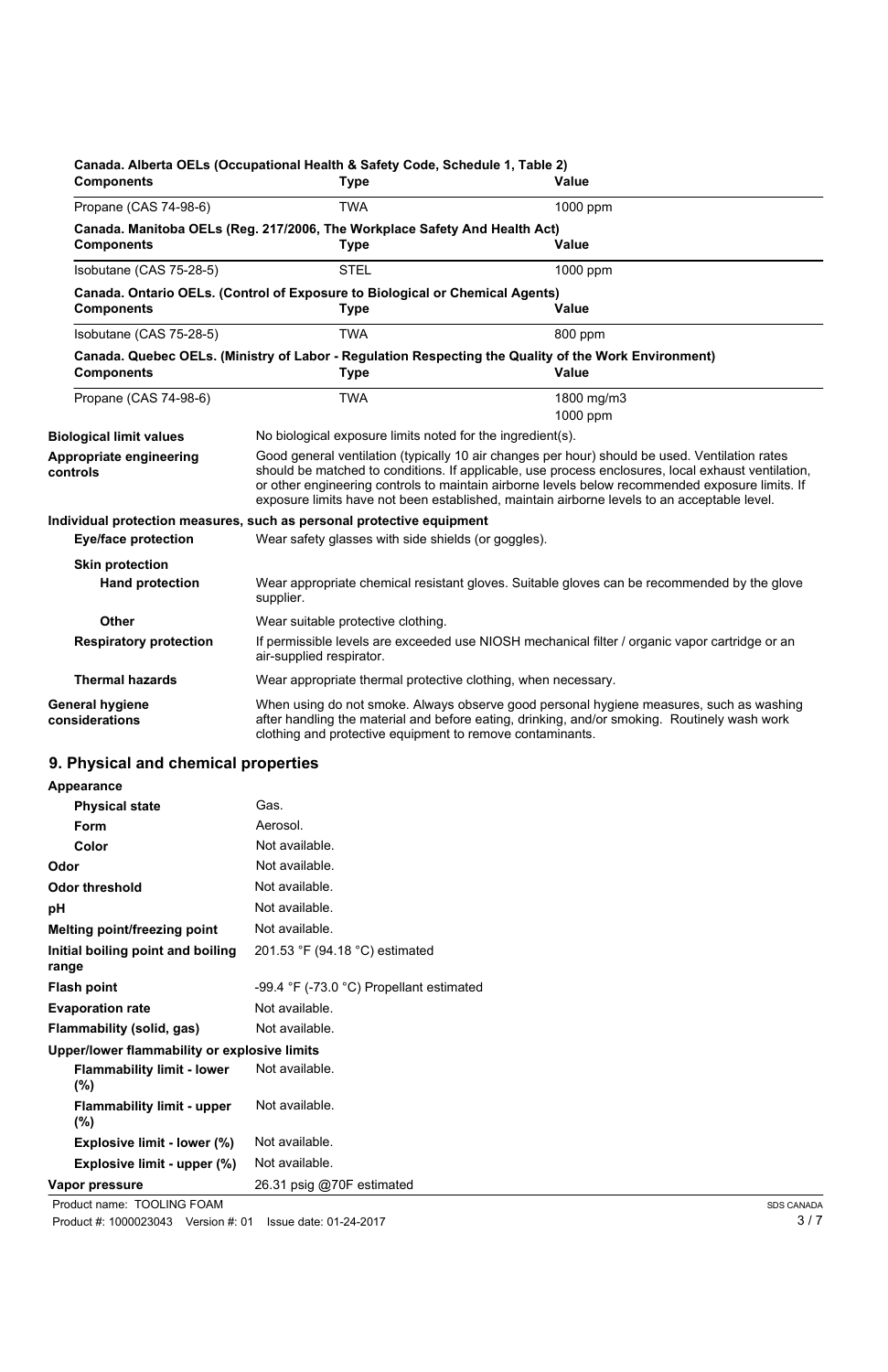| <b>Vapor density</b>                              | Not available.            |  |
|---------------------------------------------------|---------------------------|--|
| <b>Relative density</b>                           | Not available.            |  |
| Solubility(ies)                                   |                           |  |
| <b>Solubility (water)</b>                         | Not available.            |  |
| <b>Partition coefficient</b><br>(n-octanol/water) | Not available.            |  |
| <b>Auto-ignition temperature</b>                  | 860 °F (460 °C) estimated |  |
| <b>Decomposition temperature</b>                  | Not available.            |  |
| Viscosity                                         | Not available.            |  |
| <b>Other information</b>                          |                           |  |
| <b>Explosive properties</b>                       | Not explosive.            |  |
| <b>Heat of combustion (NFPA)</b><br>30B)          | 2.16 kJ/g estimated       |  |
| <b>Oxidizing properties</b>                       | Not oxidizing.            |  |
| <b>Percent volatile</b>                           | 99.29 % estimated         |  |
| <b>Specific gravity</b>                           | 0.979 estimated           |  |

# **10. Stability and reactivity**

| <b>Reactivity</b>                            | The product is stable and non-reactive under normal conditions of use, storage and transport. |
|----------------------------------------------|-----------------------------------------------------------------------------------------------|
| <b>Chemical stability</b>                    | Material is stable under normal conditions.                                                   |
| <b>Possibility of hazardous</b><br>reactions | Hazardous polymerization does not occur.                                                      |
| <b>Conditions to avoid</b>                   | Avoid temperatures exceeding the flash point. Contact with incompatible materials.            |
| Incompatible materials                       | Strong oxidizing agents.                                                                      |
| <b>Hazardous decomposition</b><br>products   | No hazardous decomposition products are known.                                                |

# **11. Toxicological information**

## **Information on likely routes of exposure**

| <b>Inhalation</b>                                                                  |                                                                                                    | No adverse effects due to inhalation are expected.                                                               |  |  |
|------------------------------------------------------------------------------------|----------------------------------------------------------------------------------------------------|------------------------------------------------------------------------------------------------------------------|--|--|
| <b>Skin contact</b>                                                                |                                                                                                    | No adverse effects due to skin contact are expected.<br>Direct contact with eyes may cause temporary irritation. |  |  |
| Eye contact                                                                        |                                                                                                    |                                                                                                                  |  |  |
| Ingestion                                                                          | Expected to be a low ingestion hazard.<br>Direct contact with eyes may cause temporary irritation. |                                                                                                                  |  |  |
| Symptoms related to the<br>physical, chemical and<br>toxicological characteristics |                                                                                                    |                                                                                                                  |  |  |
| Information on toxicological effects                                               |                                                                                                    |                                                                                                                  |  |  |
| <b>Acute toxicity</b>                                                              |                                                                                                    |                                                                                                                  |  |  |
| <b>Components</b>                                                                  | <b>Species</b>                                                                                     | <b>Test Results</b>                                                                                              |  |  |
| Isobutane (CAS 75-28-5)                                                            |                                                                                                    |                                                                                                                  |  |  |
| <b>Acute</b>                                                                       |                                                                                                    |                                                                                                                  |  |  |
| <b>Inhalation</b>                                                                  |                                                                                                    |                                                                                                                  |  |  |
| LC50                                                                               | Mouse                                                                                              | 1237 mg/l, 120 Minutes                                                                                           |  |  |

|       | 52 %, 120 Minutes      |
|-------|------------------------|
| Rat   | 1355 mg/l              |
|       |                        |
|       |                        |
|       |                        |
| Mouse | 1237 mg/l, 120 Minutes |
|       | 52 %, 120 Minutes      |
| Rat   | 1355 mg/l              |
|       |                        |

4 / 7

| Product name: TOOLING FOAM |                                                            |
|----------------------------|------------------------------------------------------------|
|                            | Product #: 1000023043 Version #: 01 Issue date: 01-24-2017 |

SDS CANADA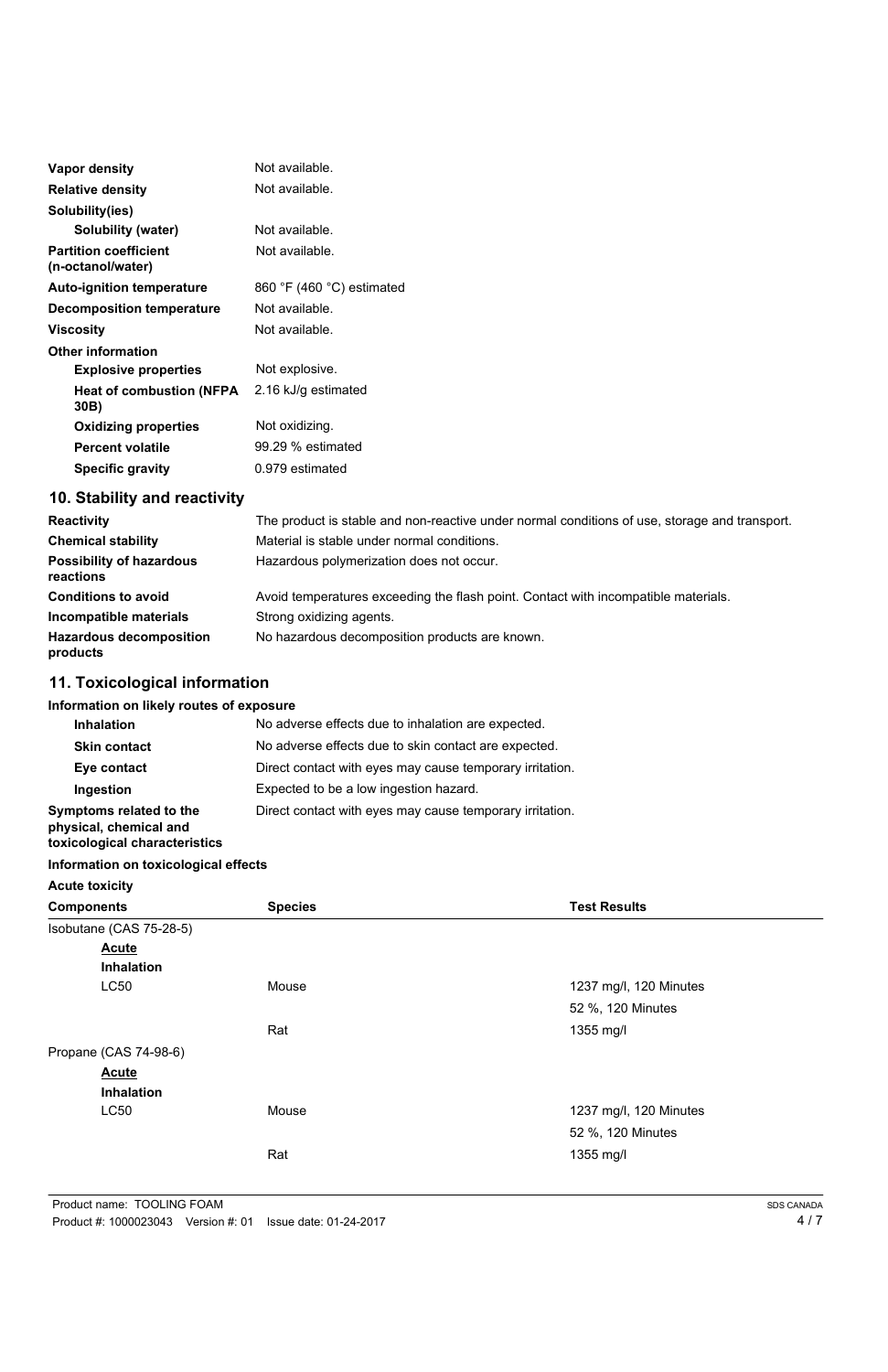| <b>Components</b>                                     | <b>Species</b>                                                                                                                                                                                                                                                | <b>Test Results</b>                                                                                |  |
|-------------------------------------------------------|---------------------------------------------------------------------------------------------------------------------------------------------------------------------------------------------------------------------------------------------------------------|----------------------------------------------------------------------------------------------------|--|
|                                                       |                                                                                                                                                                                                                                                               | 658 mg/l/4h                                                                                        |  |
|                                                       | * Estimates for product may be based on additional component data not shown.                                                                                                                                                                                  |                                                                                                    |  |
| <b>Skin corrosion/irritation</b>                      | Prolonged skin contact may cause temporary irritation.                                                                                                                                                                                                        |                                                                                                    |  |
| Serious eye damage/eye<br>irritation                  | Direct contact with eyes may cause temporary irritation.                                                                                                                                                                                                      |                                                                                                    |  |
| Respiratory or skin sensitization                     |                                                                                                                                                                                                                                                               |                                                                                                    |  |
| <b>Respiratory sensitization</b>                      | Not a respiratory sensitizer.                                                                                                                                                                                                                                 |                                                                                                    |  |
| <b>Skin sensitization</b>                             | This product is not expected to cause skin sensitization.                                                                                                                                                                                                     |                                                                                                    |  |
| <b>Germ cell mutagenicity</b>                         | No data available to indicate product or any components present at greater than 0.1% are<br>mutagenic or genotoxic.                                                                                                                                           |                                                                                                    |  |
| Carcinogenicity                                       | Not available.                                                                                                                                                                                                                                                |                                                                                                    |  |
| <b>Reproductive toxicity</b>                          |                                                                                                                                                                                                                                                               | This product is not expected to cause reproductive or developmental effects.                       |  |
| Specific target organ toxicity -<br>single exposure   | Not classified.                                                                                                                                                                                                                                               |                                                                                                    |  |
| Specific target organ toxicity -<br>repeated exposure | Not classified.                                                                                                                                                                                                                                               |                                                                                                    |  |
| <b>Aspiration hazard</b>                              | Not an aspiration hazard.                                                                                                                                                                                                                                     |                                                                                                    |  |
| 12. Ecological information                            |                                                                                                                                                                                                                                                               |                                                                                                    |  |
| <b>Ecotoxicity</b>                                    | The product is not classified as environmentally hazardous. However, this does not exclude the<br>possibility that large or frequent spills can have a harmful or damaging effect on the environment.                                                         |                                                                                                    |  |
| <b>Persistence and degradability</b>                  | No data is available on the degradability of this product.                                                                                                                                                                                                    |                                                                                                    |  |
| <b>Bioaccumulative potential</b>                      |                                                                                                                                                                                                                                                               |                                                                                                    |  |
|                                                       | Partition coefficient n-octanol / water (log Kow)                                                                                                                                                                                                             |                                                                                                    |  |
| <b>Isobutane</b>                                      | 2.76                                                                                                                                                                                                                                                          |                                                                                                    |  |
| Propane                                               | 2.36<br>No data available.                                                                                                                                                                                                                                    |                                                                                                    |  |
| <b>Mobility in soil</b>                               |                                                                                                                                                                                                                                                               |                                                                                                    |  |
| <b>Other adverse effects</b>                          | No other adverse environmental effects (e.g. ozone depletion, photochemical ozone creation<br>potential, endocrine disruption, global warming potential) are expected from this component.                                                                    |                                                                                                    |  |
| 13. Disposal considerations                           |                                                                                                                                                                                                                                                               |                                                                                                    |  |
| <b>Disposal instructions</b>                          | Collect and reclaim or dispose in sealed containers at licensed waste disposal site. Contents<br>under pressure. Do not puncture, incinerate or crush. Dispose of contents/container in accordance<br>with local/regional/national/international regulations. |                                                                                                    |  |
| <b>Local disposal regulations</b>                     | Dispose in accordance with all applicable regulations.                                                                                                                                                                                                        |                                                                                                    |  |
| <b>Hazardous waste code</b>                           | The waste code should be assigned in discussion between the user, the producer and the waste<br>disposal company.                                                                                                                                             |                                                                                                    |  |
| Waste from residues / unused<br>products              | Dispose of in accordance with local regulations. Empty containers or liners may retain some<br>product residues. This material and its container must be disposed of in a safe manner (see:<br>Disposal instructions).                                        |                                                                                                    |  |
| <b>Contaminated packaging</b>                         |                                                                                                                                                                                                                                                               | Since emptied containers may retain product residue, follow label warnings even after container is |  |

emptied. Empty containers should be taken to an approved waste handling site for recycling or

disposal. Do not re-use empty containers.

# **14. Transport information**

**TDG**

| UN number<br>UN proper shipping name<br><b>Transport hazard class(es)</b> | UN1950<br>AEROSOLS, flammable                                                                                                                                                                                                            |
|---------------------------------------------------------------------------|------------------------------------------------------------------------------------------------------------------------------------------------------------------------------------------------------------------------------------------|
| <b>Class</b>                                                              | 2.1                                                                                                                                                                                                                                      |
| <b>Subsidiary risk</b>                                                    | $\overline{\phantom{0}}$                                                                                                                                                                                                                 |
| Packing group                                                             | Not applicable.                                                                                                                                                                                                                          |
| <b>Environmental hazards</b>                                              | D                                                                                                                                                                                                                                        |
|                                                                           | Special precautions for user Read safety instructions, SDS and emergency procedures before handling.<br>This product meets the exception requirements of section 173.306 as a limited quantity and may be shipped as a limited quantity. |

5 / 7

| Product name: TOOLING FOAM                                 |  |  |
|------------------------------------------------------------|--|--|
| Product #: 1000023043 Version #: 01 Issue date: 01-24-2017 |  |  |

SDS CANADA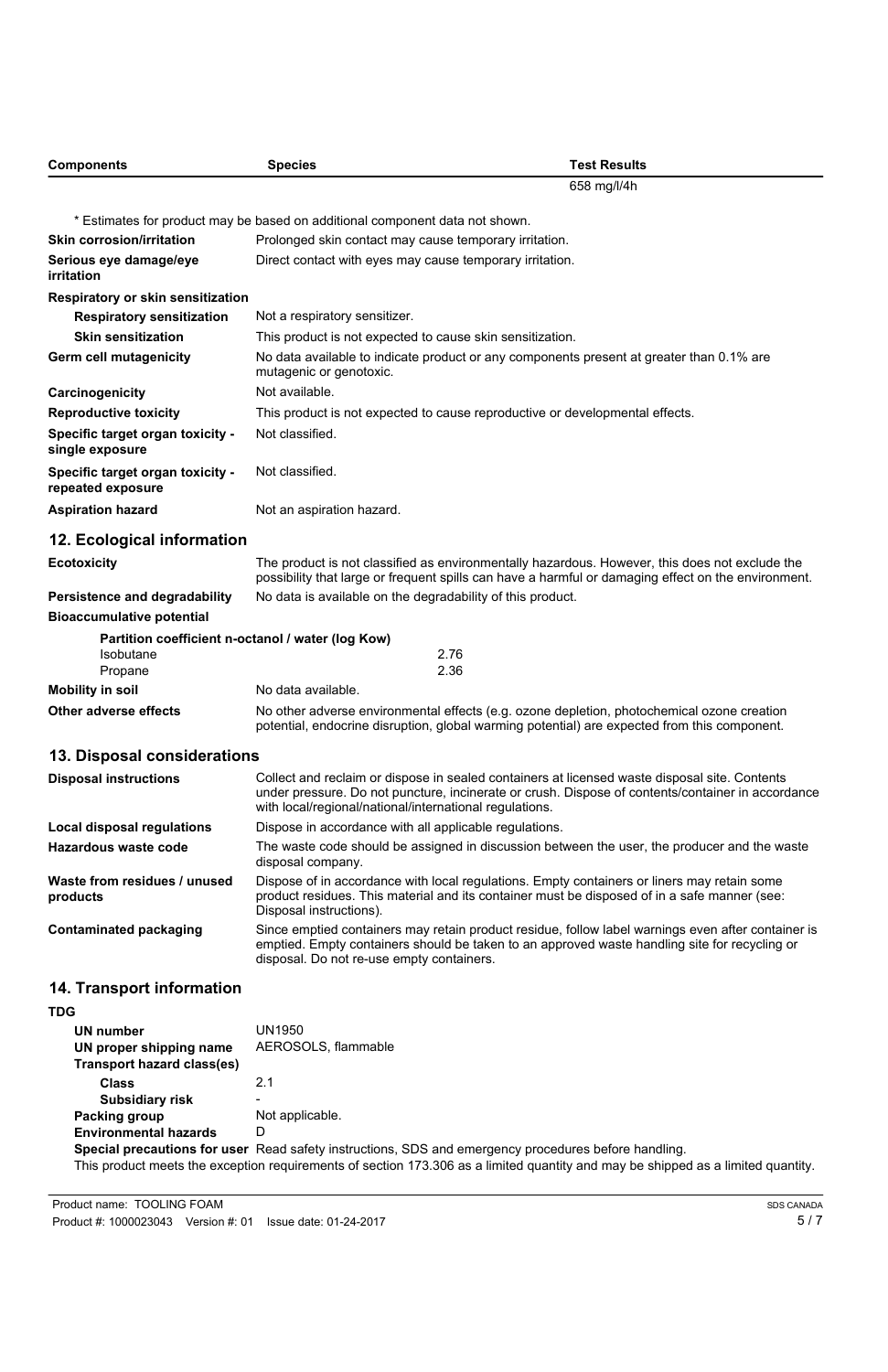#### **IATA**

| <b>UN number</b>                  | <b>UN1950</b>                                                                                                                                                                   |  |  |  |
|-----------------------------------|---------------------------------------------------------------------------------------------------------------------------------------------------------------------------------|--|--|--|
| UN proper shipping name           | Aerosols, flammable                                                                                                                                                             |  |  |  |
| <b>Transport hazard class(es)</b> |                                                                                                                                                                                 |  |  |  |
| <b>Class</b>                      | 2.1                                                                                                                                                                             |  |  |  |
| <b>Subsidiary risk</b>            |                                                                                                                                                                                 |  |  |  |
| Label(s)                          | 2.1                                                                                                                                                                             |  |  |  |
| Packing group                     | Not applicable.                                                                                                                                                                 |  |  |  |
| <b>Environmental hazards</b>      | No.                                                                                                                                                                             |  |  |  |
| <b>ERG Code</b>                   | 10 <sub>L</sub>                                                                                                                                                                 |  |  |  |
|                                   | Special precautions for user Read safety instructions, SDS and emergency procedures before handling. Read safety<br>instructions, SDS and emergency procedures before handling. |  |  |  |
| <b>Other information</b>          |                                                                                                                                                                                 |  |  |  |
| Passenger and cargo<br>aircraft   | Allowed with restrictions.                                                                                                                                                      |  |  |  |
| <b>Cargo aircraft only</b>        | Allowed with restrictions.                                                                                                                                                      |  |  |  |
| <b>IMDG</b>                       |                                                                                                                                                                                 |  |  |  |
| <b>UN number</b>                  | <b>UN1950</b>                                                                                                                                                                   |  |  |  |
| UN proper shipping name           | <b>AEROSOLS</b>                                                                                                                                                                 |  |  |  |
| <b>Transport hazard class(es)</b> |                                                                                                                                                                                 |  |  |  |
| <b>Class</b>                      | 2.1                                                                                                                                                                             |  |  |  |
| <b>Subsidiary risk</b>            |                                                                                                                                                                                 |  |  |  |
| Label(s)                          | 2.1                                                                                                                                                                             |  |  |  |
| Packing group                     | Not applicable.                                                                                                                                                                 |  |  |  |
| <b>Environmental hazards</b>      |                                                                                                                                                                                 |  |  |  |
| <b>Marine pollutant</b>           | No.                                                                                                                                                                             |  |  |  |
| <b>EmS</b>                        | F-D, S-U                                                                                                                                                                        |  |  |  |
|                                   | Special precautions for user Read safety instructions, SDS and emergency procedures before handling. Read safety<br>instructions, SDS and emergency procedures before handling. |  |  |  |
| Trananart in hulls assarding to   | Not opplicable                                                                                                                                                                  |  |  |  |

**Transport in bulk according to** Not applicable. **Annex II of MARPOL 73/78 and the IBC Code**

**IATA; IMDG; TDG**



# **15. Regulatory information**

## **Canadian regulations**

**Controlled Drugs and Substances Act** Not regulated. **Export Control List (CEPA 1999, Schedule 3)**

Not listed.

#### **Greenhouse Gases**

Not listed. **Precursor Control Regulations**

Not regulated.

#### **International regulations**

#### **Stockholm Convention**

Not applicable.

Product name: TOOLING FOAM Product #: 1000023043 Version #: 01 Issue date: 01-24-2017

6 / 7 SDS CANADA